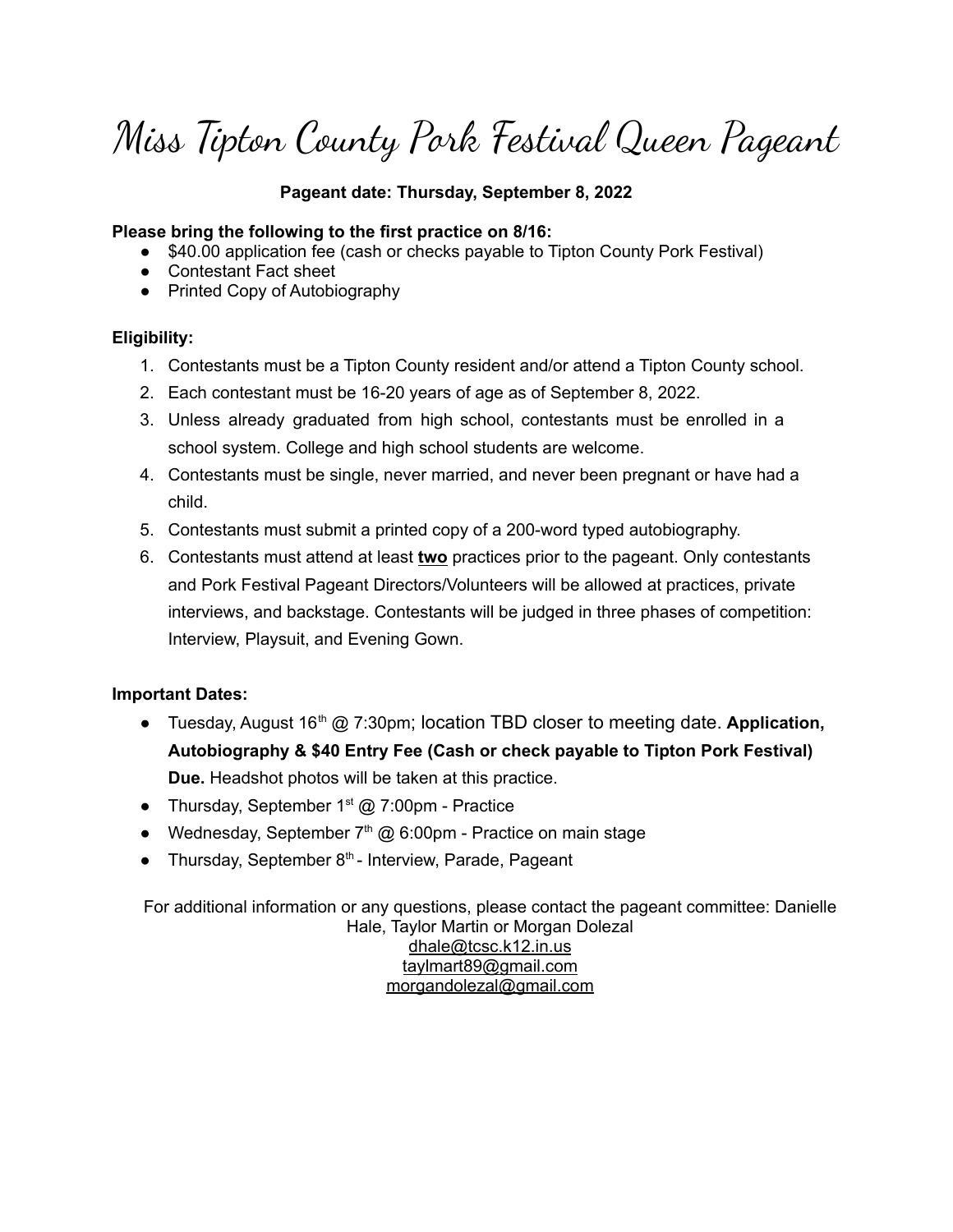# Contestant Fact Sheet

| Name: 2008 2009 2010 2021 2022 2023 2024 2022 2022 2023 2024 2022 2023 2024 2022 2023 2024 2022 2023 2024 2025                                        | Age: <b>Marker Age: Marker Age: Marker Age:</b> Marker Birthdate: Marker Age: Marker Age: Marker Age: Marker Age: Marker Age: Marker Age: Marker Age: Marker Age: Marker Age: Marker Age: Marker Age: Marker Age: Marker Age: Marke |
|-------------------------------------------------------------------------------------------------------------------------------------------------------|-------------------------------------------------------------------------------------------------------------------------------------------------------------------------------------------------------------------------------------|
|                                                                                                                                                       |                                                                                                                                                                                                                                     |
|                                                                                                                                                       |                                                                                                                                                                                                                                     |
| School attending: ________________________Grade level: _________________________                                                                      |                                                                                                                                                                                                                                     |
|                                                                                                                                                       |                                                                                                                                                                                                                                     |
| Parent/guardian contact number: Do they text? Y or N                                                                                                  |                                                                                                                                                                                                                                     |
|                                                                                                                                                       |                                                                                                                                                                                                                                     |
|                                                                                                                                                       |                                                                                                                                                                                                                                     |
| School activities (sports, clubs, groups, etc): ________________________________                                                                      |                                                                                                                                                                                                                                     |
| ,我们也不能在这里的时候,我们也不能在这里的时候,我们也不能会不能会不能会不能会不能会不能会不能会不能会不能会不能会不能会不能会。<br>第2012章 我们的时候,我们的时候,我们的时候,我们的时候,我们的时候,我们的时候,我们的时候,我们的时候,我们的时候,我们的时候,我们的时候,我们的时候,我 |                                                                                                                                                                                                                                     |
|                                                                                                                                                       |                                                                                                                                                                                                                                     |
| ,我们也不能在这里的时候,我们也不能在这里的时候,我们也不能会不能会不能会不能会不能会不能会不能会不能会不能会不能会。""我们的是,我们也不能会不能会不能会不能                                                                      |                                                                                                                                                                                                                                     |
| Future plans: _____________                                                                                                                           |                                                                                                                                                                                                                                     |
|                                                                                                                                                       |                                                                                                                                                                                                                                     |
|                                                                                                                                                       |                                                                                                                                                                                                                                     |